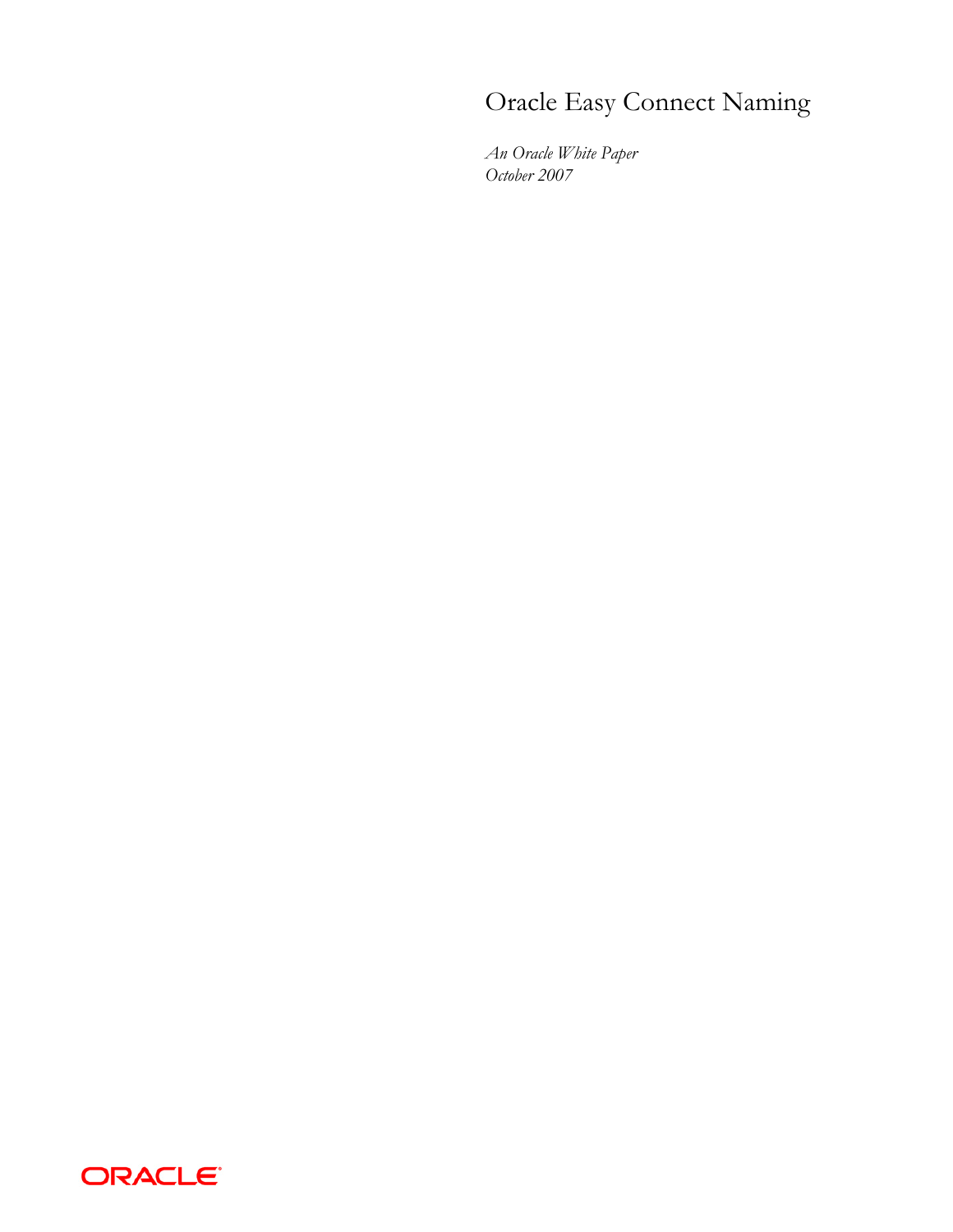## **NOTE:**

The following is intended to outline our general product direction. It is intended for information purposes only, and may not be incorporated into any contract. It is not a commitment to deliver any material, code, or functionality, and should not be relied upon in making purchasing decisions. The development, release, and timing of any features or functionality described for Oracle's products remains at the sole discretion of Oracle.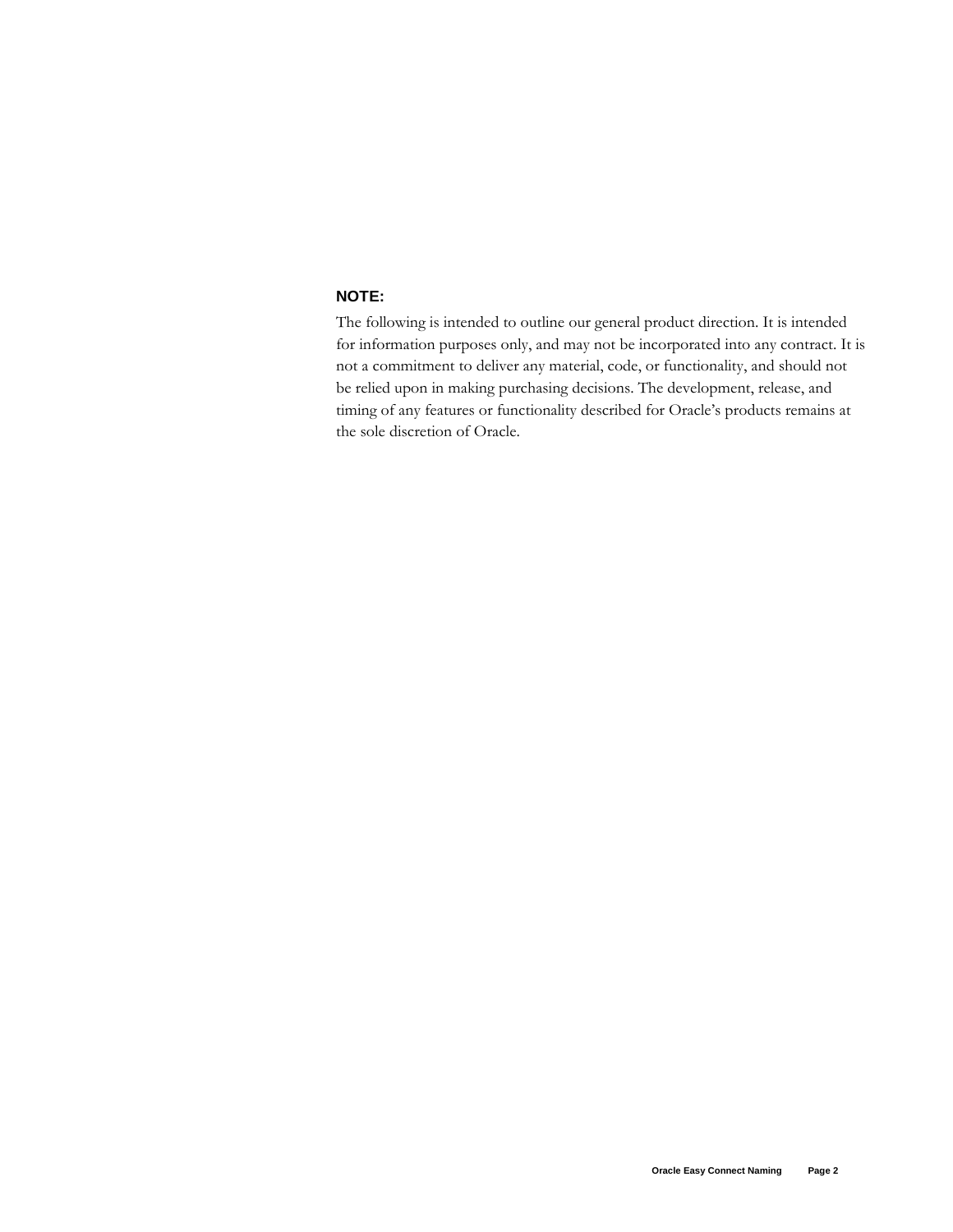# **Oracle Easy Connect Naming**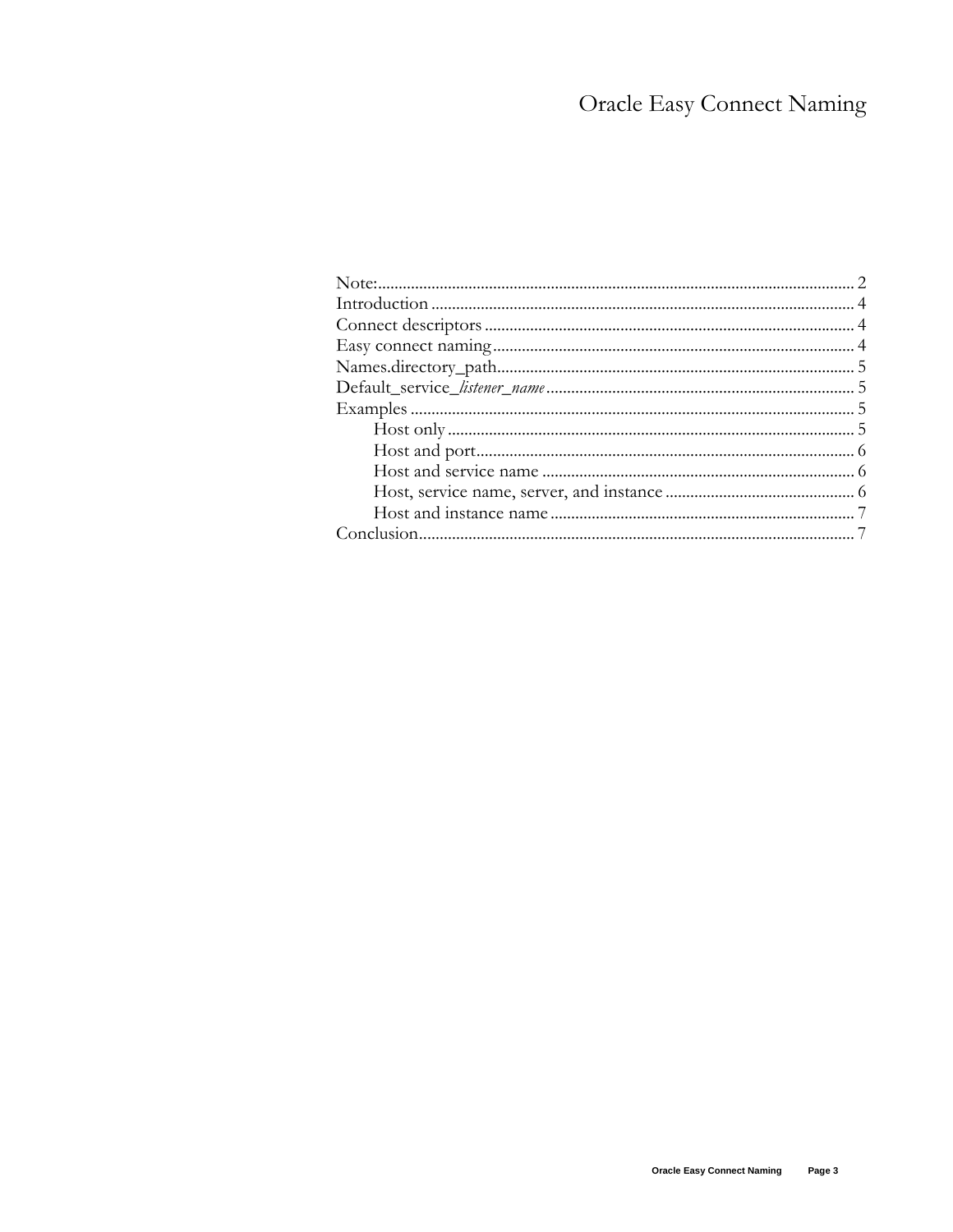The Easy Connect Naming method eliminates the need for service name lookup in the tnsnames.ora files for TCP/IP environments; in fact, no naming or directory system is required for using this method.

#### **INTRODUCTION**

Clients use a connect identifier in the connect string to connect to a service. The connect identifier can be a connect descriptor or a simple name that maps to a connect descriptor

In this paper, we assume that the reader is familiar with the local naming based on tnsnames.ora file.

### **CONNECT DESCRIPTORS**

A quick re-cap on connect descriptors: Connect descriptor is comprised of one or more protocol addresses of the listener and the connect information for the destination service.

The following example shows a connect descriptor mapped to simple name called sales:

```
sales= 
  (DESCRIPTION= 
   (ADDRESS= 
      (PROTOCOL=tcp) 
       (HOST=sales-server) 
       (PORT=1521)) 
   (CONNECT_DATA= 
       (SERVICE_NAME=sales)))
```
The ADDRESS section contains the listener protocol address, and the CONNECT\_DATA section contains the destination service information. In this example, the destination service is a database service named sales.

#### **EASY CONNECT NAMING**

Easy Connect Naming method enables clients to connect to a database server without any configuration. Clients use a connect string for a simple TCP/IP address, which includes a host name and optional port and service name:

```
CONNECT 
username@[//]host[:port][/service_name][:server][/instance_name] 
Enter password: password
```
This method is recommended for simple TCP/IP environments.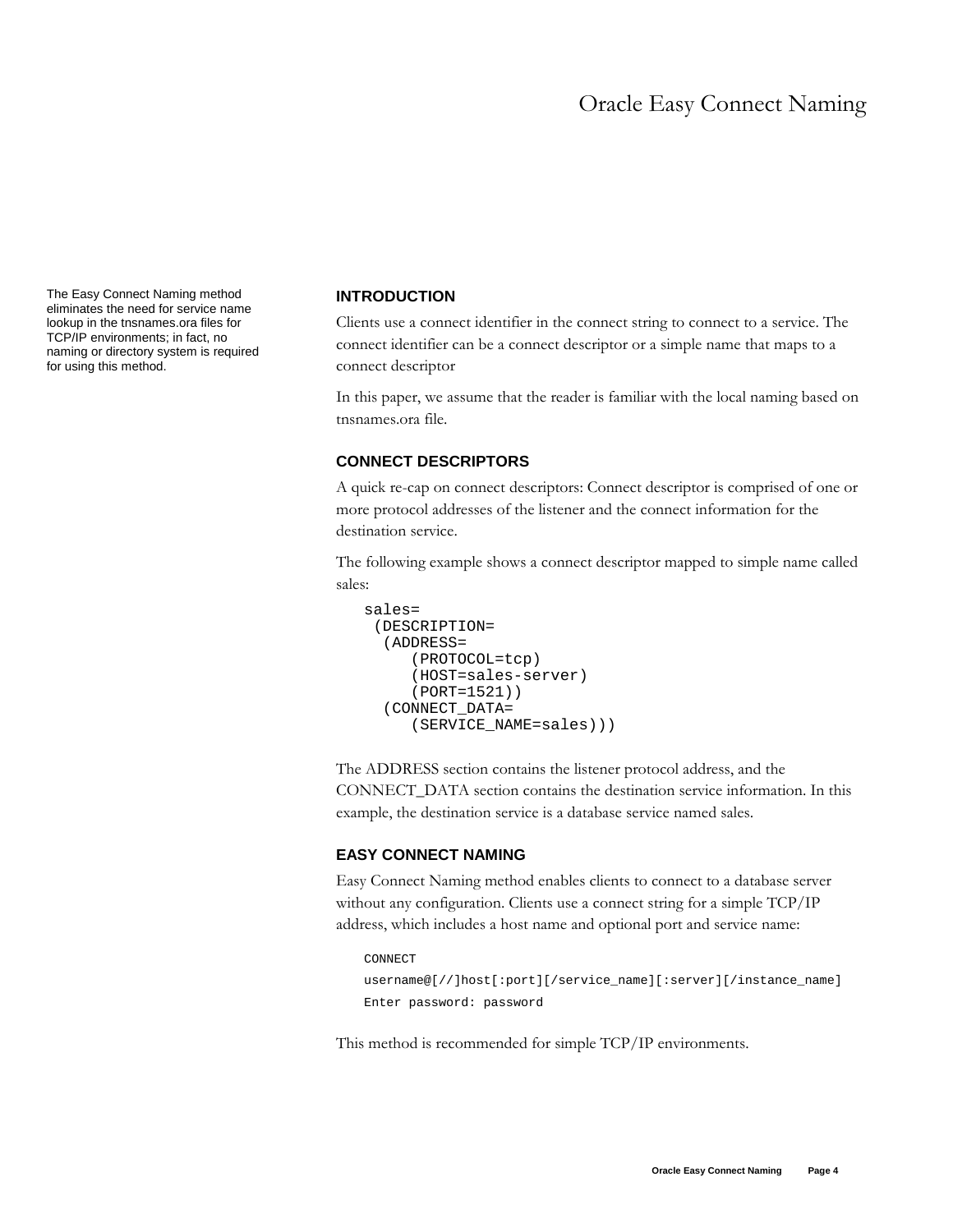'//' is optional and is there to enable URL style hostname values

**<host>** is required, and should be a valid DNS host name

- **<port>** is optional, default is 1521, and should be a decmial number for a TCP port number
- **<sevice\_name>** is optional. If specified, it should be a legal DB service name according to Oracle/listener conventions. The listener can optionally determine its own default service in version 11g and later.
- **<server>** is optional, should be one of {DEDICATED, SHARED, POOLED}. The default is to leave it unspecified, and let the listener decide.
- **<instance>** is optional, no default, and should be a legal Oracle database instance name.

#### **NAMES.DIRECTORY\_PATH**

This parameter specifies the order of naming methods Oracle Net can use to resolve connect identifiers to connect descriptors.

By default, when this parameter is not set in sqlnet.ora, all naming methods (including Easy connect naming) are enabled for Net name resolution. In other words, Easy connect naming is available and used by default.

If this parameter is set, please ensure that EZCONNECT is specified as one of the values in order to use Easy connect naming method.

#### **DEFAULT\_SERVICE\_listener\_name**

Setting this parameter in listener.ora enables users to connect to the database without having to specify a service name from client side. This feature is available in Oracle Database 11g and later.

The listener may be servicing several databases. Assuming that a service name is configured in this parameter, if a client specifies a service name, the listener will connect the client to that particular service, otherwise the listener will connect the client to the service specified by the DEFAULT\_SERVICE\_listener\_name parameter.

> Note: In connection requests from pre-11g clients, service name defaults to the host name if not specified in easy connect syntax on client-side. The DEFAULT\_SERVICE\_listener\_name parameter value is not used for pre-11g clients.

#### **EXAMPLES**

This section includes various examples of easy connect naming syntax and how each string converts into a connect descriptor.

#### **Host only, where the host name is sales-server:**

sales-server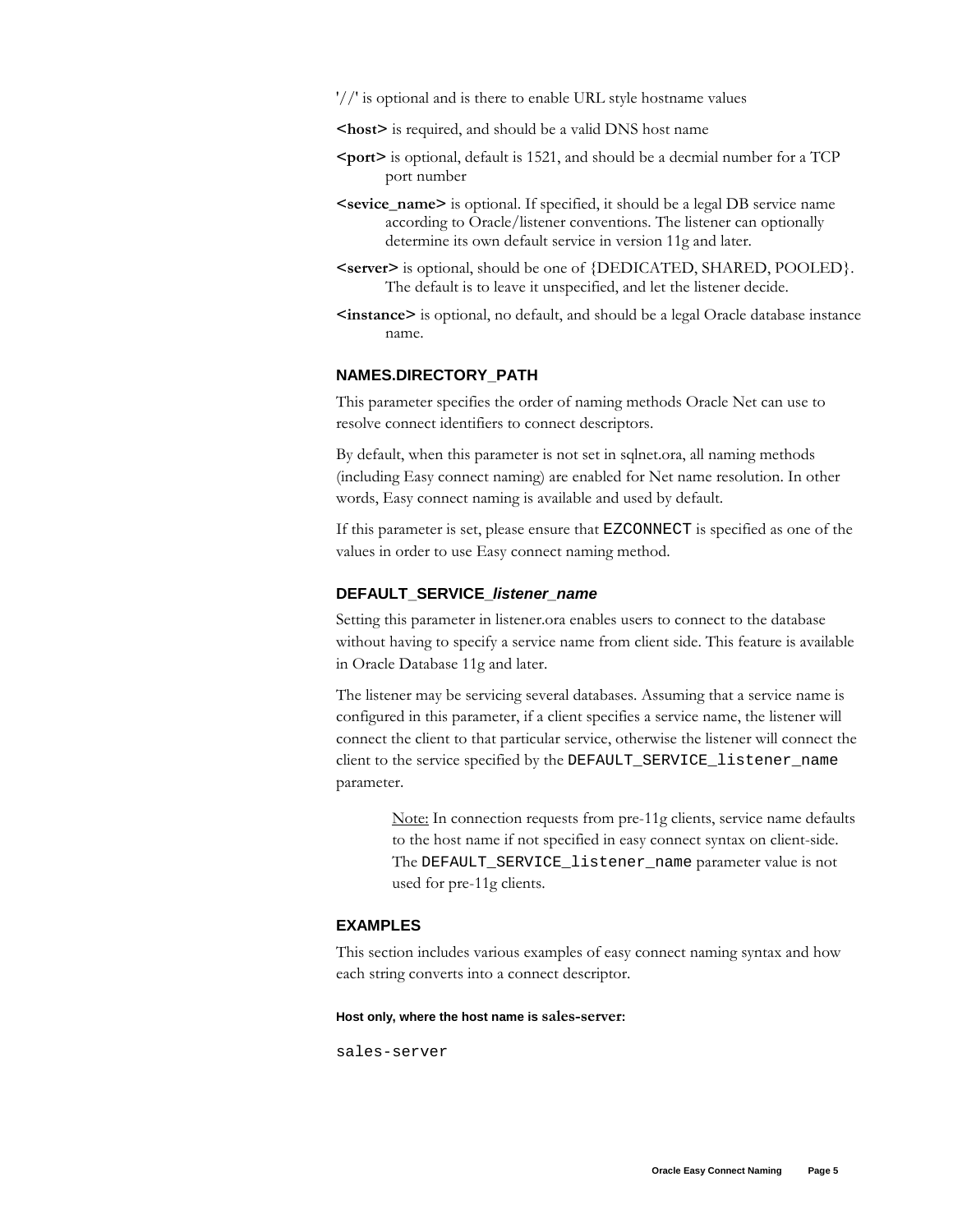This connect string converts into the following connect descriptor:

```
(DESCRIPTION= 
   (CONNECT_DATA= 
      (SERVICE_NAME=)) 
   (ADDRESS= 
      (PROTOCOL=TCP) 
      (HOST=sales-server) 
      (PORT=1521)))
```
#### **Host and port, where the host name is sales-server and the port number is 3456:**

sales-server:3456

This connect string converts into the following connect descriptor:

```
(DESCRIPTION= 
    (CONNECT_DATA= 
         (SERVICE_NAME=)) 
    (ADDRESS= 
         (PROTOCOL=TCP) 
         (HOST=sales-server) 
         (PORT=3456)))
```
**Host and service name, where the host name is sales-server and the service name is sales:** 

```
sales-server/sales
```
This connect string converts into the following connect descriptor:

```
(DESCRIPTION= 
   (CONNECT_DATA= 
      (SERVICE_NAME=sales)) 
   (ADDRESS= 
      (PROTOCOL=TCP) 
      (HOST=sales-server) 
      (PORT=1521)))
```
**Host, service name and server, and instance name where the host name is sales-server, the service name is sales, the server is dedicated, and the instance name is inst1:** 

sales-server/sales:dedicated/inst1

This connect string converts into the following connect descriptor:

```
(DESCRIPTION= 
   (CONNECT_DATA= 
        (SERVICE_NAME=sales) 
        (INSTANCE_NAME=inst1) 
       (SERVER=dedicated)) 
   (ADDRESS= 
       (PROTOCOL=TCP)
```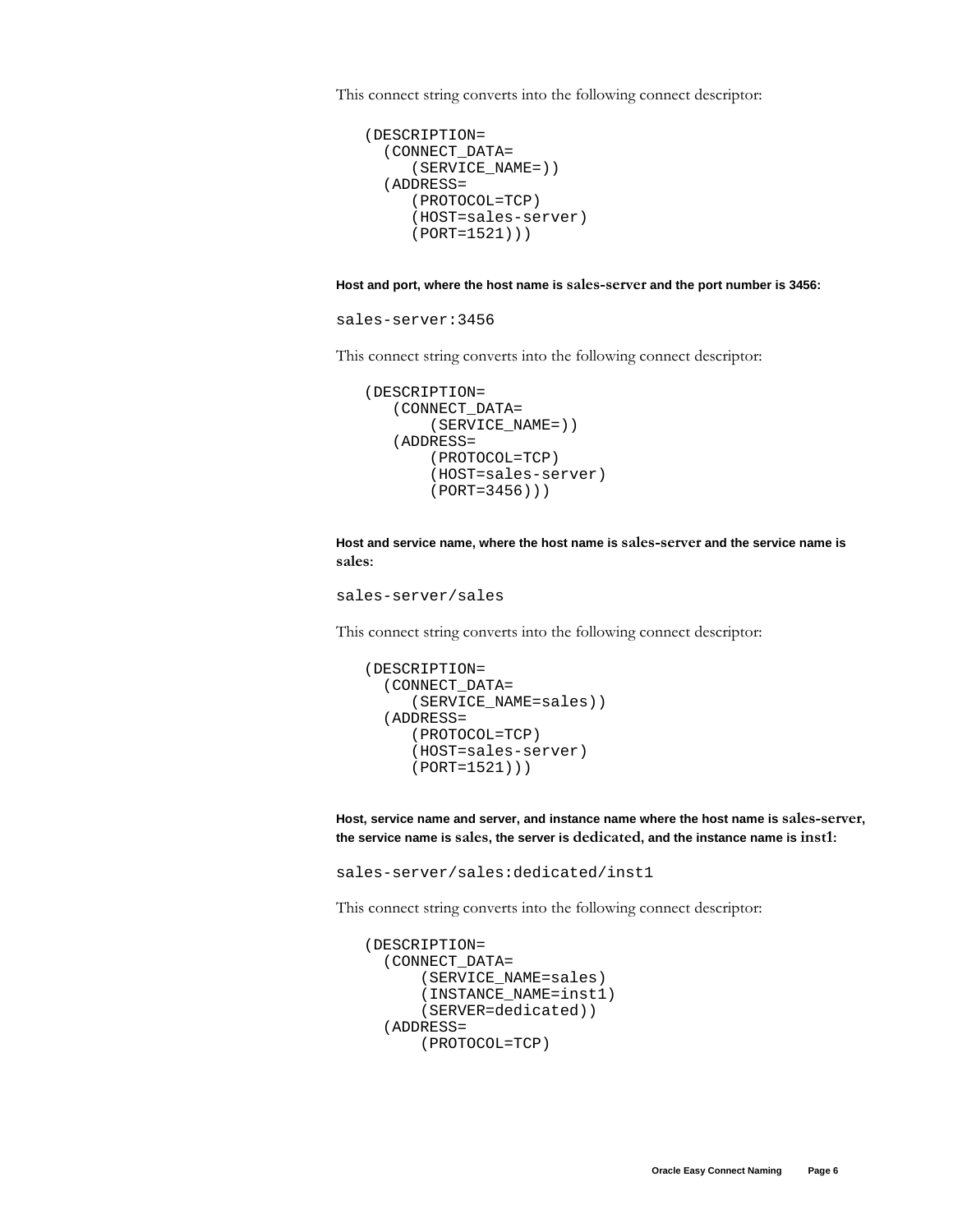```
 (HOST=sales-server) 
 (PORT=1521)))
```
**Host and instance name, where the host name is sales-server and the instance name is inst1:** 

```
sales-server//inst1
```
This connect string converts into the following connect descriptor:

```
(DESCRIPTION= 
    (CONNECT_DATA= 
       (SERVICE_NAME=) 
       (INSTANCE_NAME=inst1)) 
    (ADDRESS= 
       (PROTOCOL=TCP) 
       (HOST=sales-server) 
       (PORT=1521)))
```
#### **CONCLUSION**

The Easy Connect Naming method eliminates the need for service name lookup in the tnsnames.ora files for TCP/IP environments; in fact, no naming or directory system is required for using this method.